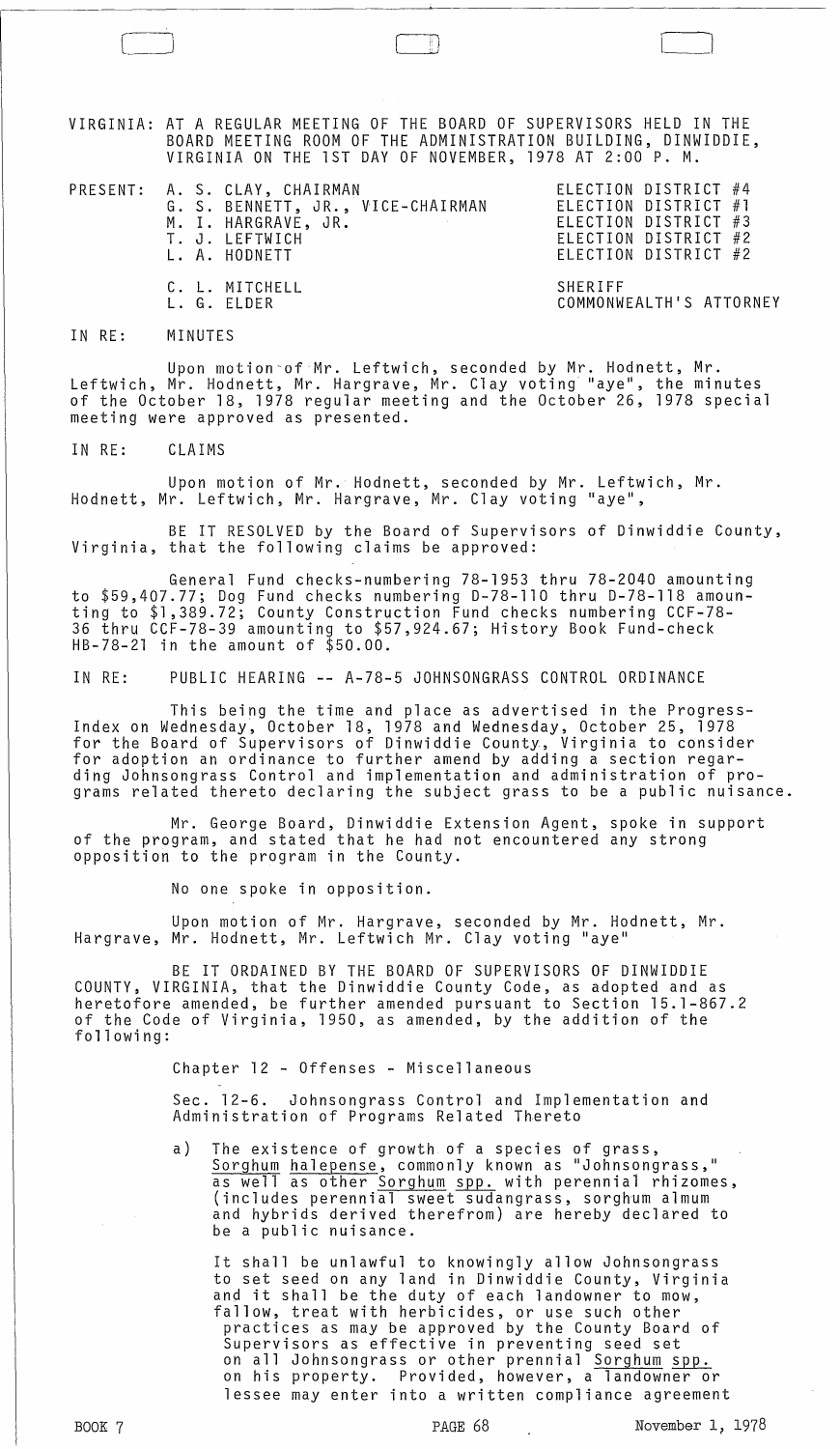with the County Board of Supervisors or their designee, specifying terms and conditions of a control program and so long as all the terms and conditions are being complied with, there is no violation of this ordinance.

It shall be unlawful to import Johnsongrass into this county or to transport Johnsongrass within this county in any form capable of growth or to knowingly contaminate any uninfested land with Johnsongrass through the movement of rootstocks, plant parts, seed, soil, mulch, nursery stock, farm machinery, or other media.

The Board may enter into an agreement with the Virginia Department of Agriculture and Consumer Services for the purpose of the control of Johnsongrass within the County and may accept funds from said Department as agreed upon; further, this ordinance is in accordance with Section 15.1-867.2 of the Code of Virginia, 1950, as amended.

b) There is hereby established a Johnsongrass Control Committee composed of three (3) members, each to serve at the pleasure of the Board. Said committee shall appoint all individuals responsible for a Johnsongrass control program.

The Johnsongrass Control Committee, or their representatives, shall conduct surveys to determine the location and amount of infestations of Johnsongrass within the county; shall provide the necessary technical and other assistance to landowners in a cooperative control or eradication program; and may effect a program of spraying or other control practices on road rights-of-way, drainage ditch banks, parks, playgrounds, utility rights-of-ways and other public or private lands.

The Board may accept, use or expend such aid, gift, grant, or loan as may from time to time be made available from any source, public or private, for the purposes of carrying out the provisions of this ordinance.

Services rendered for actual control practices may be billed to the landowner or lessee and collected. All reimbursements shall be promptly deposited in a special Johnsongrass control fund and shall not revert to the General Fund of the County regardless of date accrued or collected.

Any person who fails or refuses to comply with this ordinance shall be deemed guilty of a misdemeanor and, if convicted, shall be punished accordingly.

IN RE: PUBLIC HEARING--A-78-6--INCREASE IN DOG TAG FEES

This being the time and place as advertised in the Progress-Index on Wednesday, October 18, 1978 and Wednesday, October 25, 1978 for the Board of Supervisors of Dinwiddie County, Virginia to consider for adoption an ordinance to amend Section 4-5, Chapter 4 of the Dinwiddie County Code to increase fees for license of individual dogs by one dollar and kennels by three dollars.

No one spoke in support or opposition to this amendment.

Mr. Hargrave stated that he would like to see the Dog Warden keep records of those dogs which warrant his services to ascertain whether the problems were caused by licensed or stray dogs.

Upon motion of Mr. Hodnett, seconded by Mr. Hargrave, Mr.<br>r. Hargrave, Mr. Leftwich, Mr. Clay voting "aye" Hodnett, Mr. Hargrave, Mr. Leftwich, Mr. Clay voting

BE IT ORDAINED by the Board of Supervisors of Dinwiddie County, Virginia, that the Dinwiddie County Code, as adopted April 1, 1970, and as heretofore amended, be further amended to increase fees as follows:

 $\omega_{\rm{max}} = 1.5 \times 10^{11}$ 

Chapter 4 - Animals and Fowl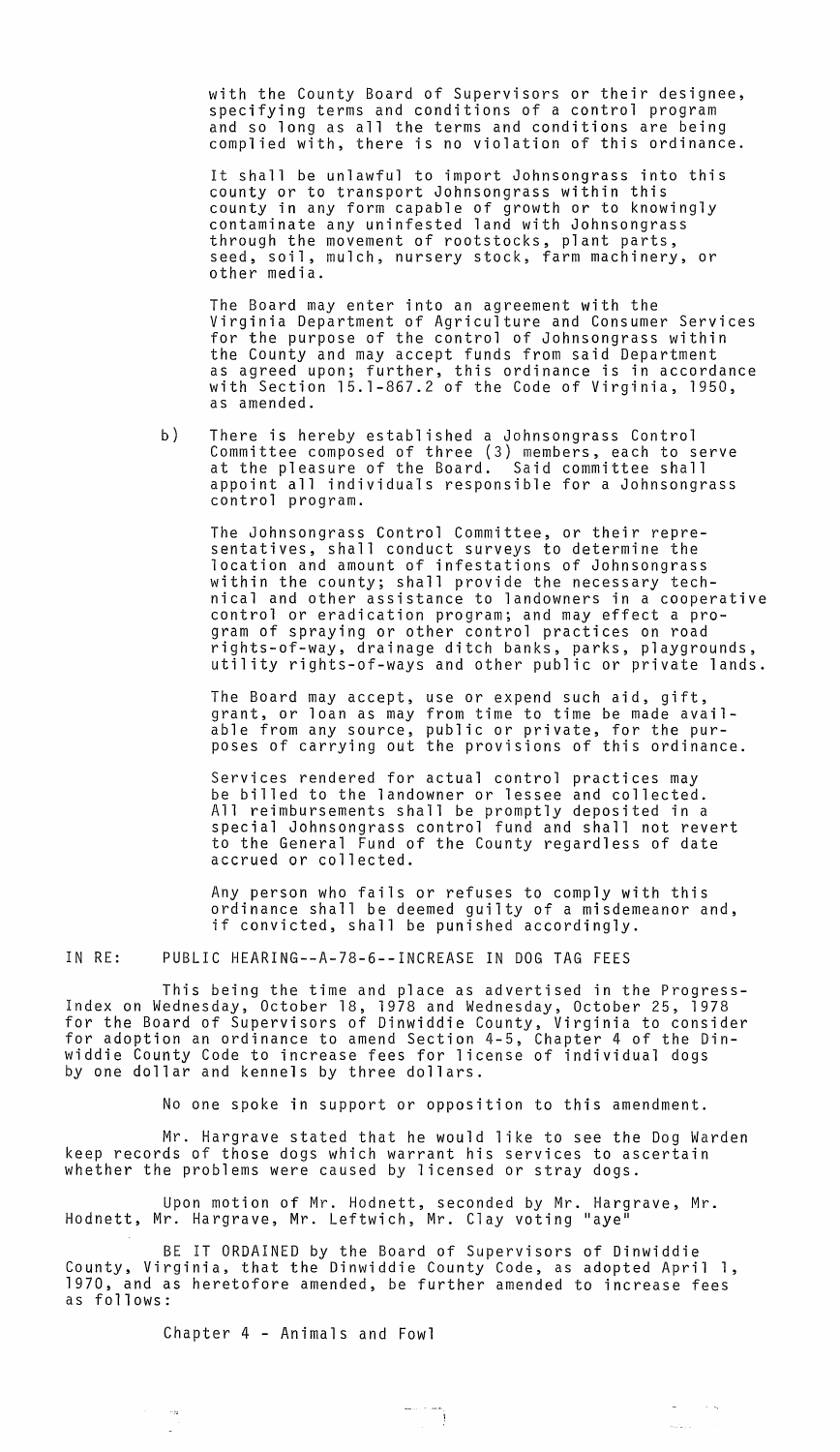Article II - Dogs Generally

Section 4-5 Dog licenses generally - Required license taxes specified.

 $\Box$ 

Each Dog. For each dog, four dollars.

Kennel for twenty dogs. For a kennel of twenty dogs, twenty-five dollars.

Kennel for fifty dogs. For a kennel of fifty dogs, thirty-five dollars.

In all other respects said code section is hereby reordained.

IN RE: CRATER PLANNING DISTRICT COMMISSION-UPDATE ON ACTIVITIES

Mr. W.C. Knott, Chairman and Mr. Charles Turner, Director, Crater Planning District Commission, appeared ,before the Board to present an update on the Commission·s activities and their application to Dinwiddie County.

IN RE: TELEPHONE RATE STRUCTURE

Mr. E.C. Addison, Director, Division of Communications, State Corporation Commission appeared before the Board to explain the C & P telephone rate structure and its effect on Dinwiddie County.

The Board questioned the possibility of obtaining a no toll charge for calls between McKenney and Petersburg. Mr. Addison stated that a petition requesting such a study would be needed from 5% of the residents of McKenney. He further stated that he could begin the process by obtaining a percentage of interest from C&p·s own records to determine how many calls were placed to Petersburg now, and that he would keep in touch with the County Administrator as to any information he accummulated.

IN RE: TREASURER

Mr. F.E. Jones presented his report for the month of October, 1978.

IN RE: VIRGINIA ASSOCIATION OF COUNTIES CONFERENCE

Mr. F.E. Jones, Treasurer, stated that a conference for local government officials was to be held November 12th through November 14th at the Homestead, which he would like to attend if the County would pay his expenses.

Upon motion of Mr. Leftwich, seconded by Mr. Hargrave, Mr. Leftwich, Mr. Hargrave, Mr. Bennett, Mr. Hodnett, Mr. Clay voting "aye", expenses were approved for Mr. F.E. Jones, Treasurer, to attend the Virginia Association of Counties· Conference to be held November 12-14, 1978 at the Homestead.

IN RE: BUILDING INSPECTOR

Mr. James L. Blaha presented his report for the month of October, 1978.

IN RE: HIGHWAY SAFETY COMMISSION--REQUEST FOR NAME CHANGE TO TRANSPORTATION SAFETY COMMISSION

The Secretary of the Highway Safety Commission appeared before the Board to present a request from the Commission. for authorization to change the name of the Highway Safety Commission to Transportation Safety Commission.

On July 1, 1978 the Highway Safety Division became the Department of Transportation Safety and assumed not only the responsibilities of highway safety but also those of air, water, rail, and mass transit. All local commissions have been urged to change their names in conformity with the Department of Transportation Safety and to assume these additional areas of responsibility in their locality.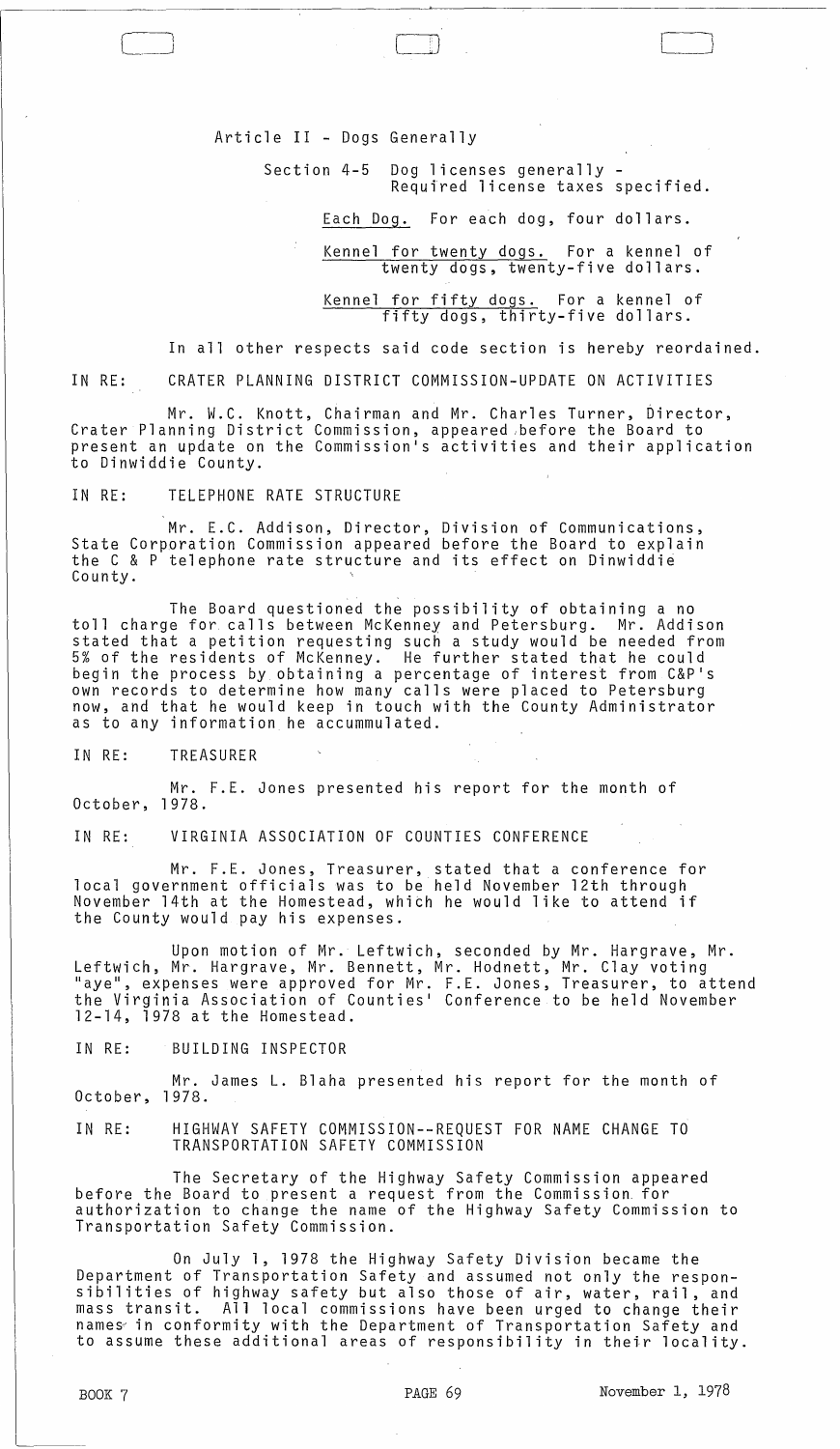Upon motion of Mr. Hodnett, seconded by Mr. Hargrave, Mr. Hodnett, Mr. Hargrave, Mr. Leftwich, Mr. Bennett, Mr. Clay voting<br>"aye",

BE IT RESOLVED by the Board of Supervisors of Dinwiddie County, Virginia that the Highway Safety Commission be hereby named the Transportation Safety Commission; and

BE IT FURTHER RESOLVED by the Board of Supervisors of Dinwiddie County, Virginia that the present members of the Highway<br>Safety Commission be appointed to the Transportation Safety Commission.

IN RE: BINGO & RAFFLE PERMIT FOR NORTHSIDE ELEMENTARY SCHOOL

Upon motion of Mr. Leftwich, seconded by Mr. Bennett, Mr. Leftwich, Mr. Bennett, Mr. Hargrave, Mr. Hodnett, Mr. Clay voting "aye", the following resolution was adopted:

WHEREAS, Northside Elementary School has made application to the Board of Supervisors for renewal of its Bingo & Raffle Permit; and

WHEREAS, Northside has filed with the Commissioner of Accounts a record of all receipts and disbursements for 1977.

NOW THEREFORE BE IT RESOLVED by the Board of Supervisors of Dinwiddie County, Virginia that in accordance with Sec. 18.1-340 of the Code of Virginia, the Bingo & Raffle Permit for Northside Elementary School is hereby renewed for the calendar year 1978.

IN RE: LAKE CHESDIN--CONTROL OF ENGINE POLLUTION

The County Administrator advised the Board that the County Attorney has investigated what courses of action were available to regulate noise and air pollution related to internal combustion engines on Lake Chesdin. Since records of exact boundaries on Lake Chesdin between Dinwiddie and Chesterfield County are not available it is difficult to determine where exact control of the waters lies and would make it difficult to control an ordinance without a mutual agreement of both counties.

The County Administrator stated he would contact the County Administrator of Chesterfield County to find out what their feelings were in regard to a pollution ordinance on Lake Chesdin.

IN RE: DISCUSSION OF EASEMENTS RELATED TO SUBDIVISION REQUIREMENTS

The County Administrator advised the Board that a problem had arose concerning a developer obtaining a drainage easement across another landowner's property for development of a subdivision, and he felt the same type of problem could occur with future developments in the County.

Mr. Charles Perry, Resident Engineer, reviewed the drainage requirements made by the Virginia Department of Highways and Transportation and discussed an approach used by Chesterfield County,<br>wherein the County enters into a "hold harmless agreement" relieving the developer of the responsibility of acquiring the drainage easement.

After a brief discussion, the Board agreed that the arrangements for obtaining an easement should be left up to the landowner and the developer without the County becoming involved.

IN RE VIRGINIA DEPARTMENT OF HIGHWAYS & TRANSPORTATION

Mr. C.B. Perry, Resident Engineer, and Mr. B.C. Medlock, Assistant Resident Engineer, Va Dept. of Highways & Transportation, appeared before the Board to answer any questions they might have.

Mr. Hargrave requested that the ditches be cleaned on Route 605 and stone be added to prevent water buildup. He also asked the Highway Department to review Rt. 666 from Rt. 667 to Rt. 670 and Rt. 680 near the Sussex County Line for consideration to be paved because the traffic count has risen above 50 in these areas.

Mr. Clay questioned the status of the intersection of Rt. 665 and Rt. 698. Mr. Medlock stated they were working with the landowner to eliminate the trees which were hindering sight distance at that location.

 $\sim \infty$ 

 $\Delta \sim 10^{11}$  , where  $\Delta$ 

 $\omega_{\rm{max}}$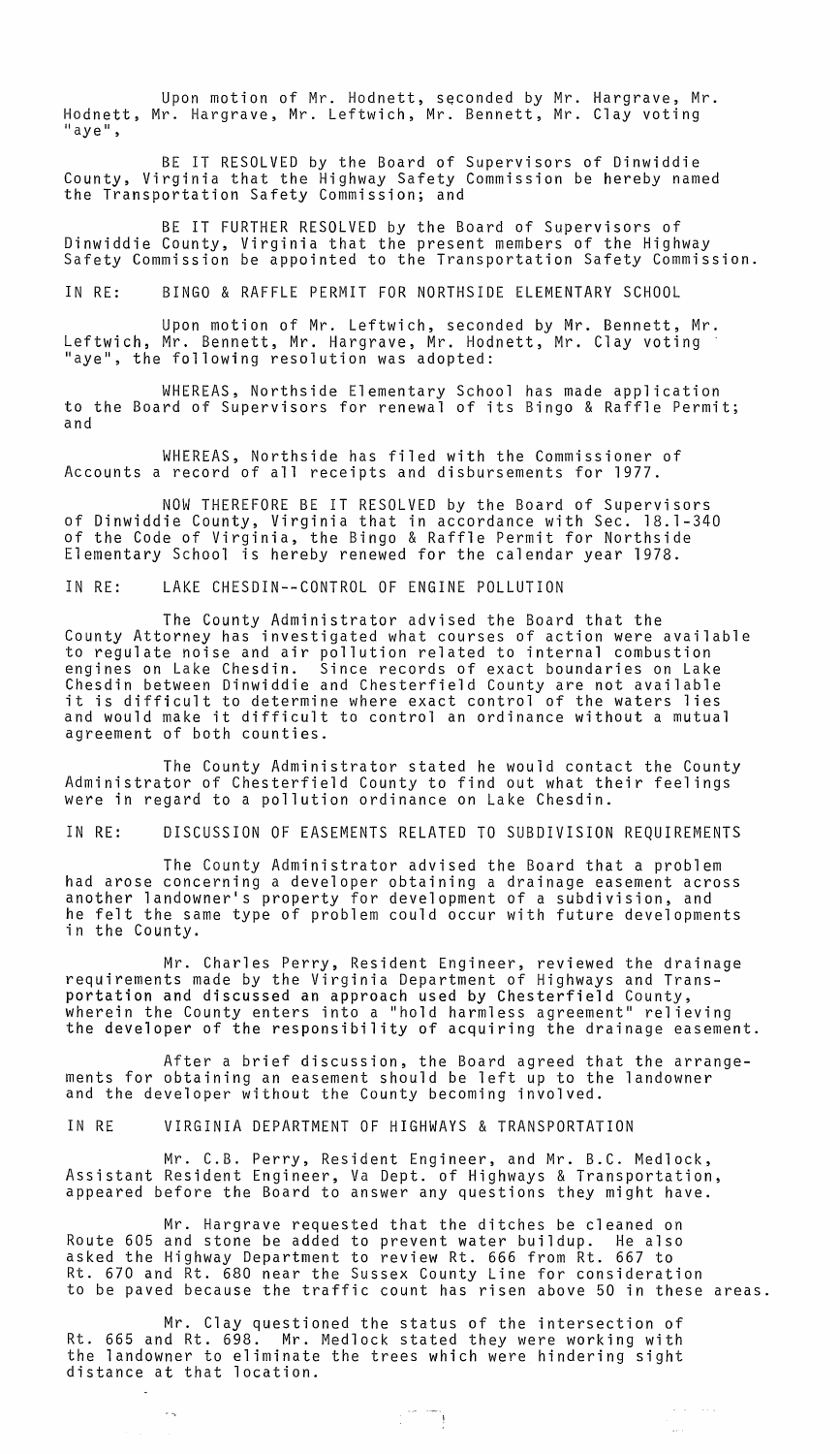Mr. Hodnett requested that the ditches be pulled on Rt. 601 near the Rinker development.

IN RE: PUBLICATION OF WATER AND SEWER RATES

[ .~-

 $\int$ 

Upon motion of Mr. Hodnett, seconded by Mr. Hargrave, Mr. Hodnett, Mr. Hargrave, Mr. Leftwich, Mr. Bennett, Mr. Clay, voting "aye", the following resolution was adopted:

WHEREAS, the Board of Supervisors understands that the water and sewer rates will be considered for adoption by the Dinwiddie Water Authority at its regular scheduled monthly meeting on November 13, 1978: and

WHEREAS, it is the understanding of the Board of Supervisors that these rates will not be published or revealed to the public in any way until after they are adopted; and

WHEREAS, the Board of Supervisors is of the opinion that these water and sewer rates should be known by the users of the water and sewer system prior to their adoption.

NOW THEREFORE BE IT RESOLVED by the Board of Supervisors of Dinwiddie County, Virginia, that the Dinwiddie Water and Sewer Authority is hereby requested to reveal to the public as soon as possible the water and sewer rates that are to be considered for adoption at the November 13th meeting; and

BE IT FURTHER RESDLVED by the Board of Supervisors of Dinwiddie County, Virginia, that if the public has not had sufficient time to familiarize themselves with the water and sewer rates that consideration of said rates be postponed to a later meeting.

IN RE: RICHARD RUNDLE--DISCUSSION OF WATER AND SEWER RATES

Mr. Richard Rundle appeared before the Board to impress upon them the minimum fee of \$10.00 and the average fee of \$14.00 for water and sewer rates discussed at the May 16, 1973 meeting when mandatory connections were adopted.

IN RE: EXECUTIVE SESSION

Upon motion of Mr. Leftwich, seconded by Mr. Hodnett, Mr. Leftwich, Mr. Hodnett, Mr. Hargrave, Mr. Bennett, Mr. Clay voting "aye", the Board moved into Executive Session at 3:35 P.M. to discuss land acquisition. The Board reconvened into Open Session at 4:55 P.M.

IN RE: CARDIAC CAR--REQUEST FOR FUNDING FOR NEW MOTOR

Mr. Loid Hodnett advised the Board that the motor in the cardiac car given the Rescue Squad by the County had broken down and had to be replaced. The cost of the new motor installation was \$1,194.37. He requested that the \$2,000 budgeted for the Rescue Squad in the 78-79 budget be made available for the cost of the new motor and that the gasoline used by the Rescue Squad continue to be paid by the County.

Upon motion of Mr. Hodnett, seconded by Mr. Hargrave, Mr. Hodnett, Mr. Hargrave, Mr. Leftwich, Mr. Bennett, Mr. Clay voting<br>"aye",

BE IT RESOLVED by the Board of Supervisors of Dinwiddie County, Virginia that the gas used by the Rescue Squad continue to be paid by the County; and

BE IT FURTHER RESOLVED by the Board of Supervisors of Dinwiddie County, Virginia that \$2,000 be appropriated as the County's 1978-79 budget contribution to the Rescue Squad.

IN RE: APPROVAL OF TWO-THIRDS OF FINAL PAYMENT TO W.F. HAMM CONSTRUCTION COMPANY

The County Administrator advised the Board that an inspection had been made of the Administration building by the Architect and Contractor and final payment was due in the amount of \$75,000.00.